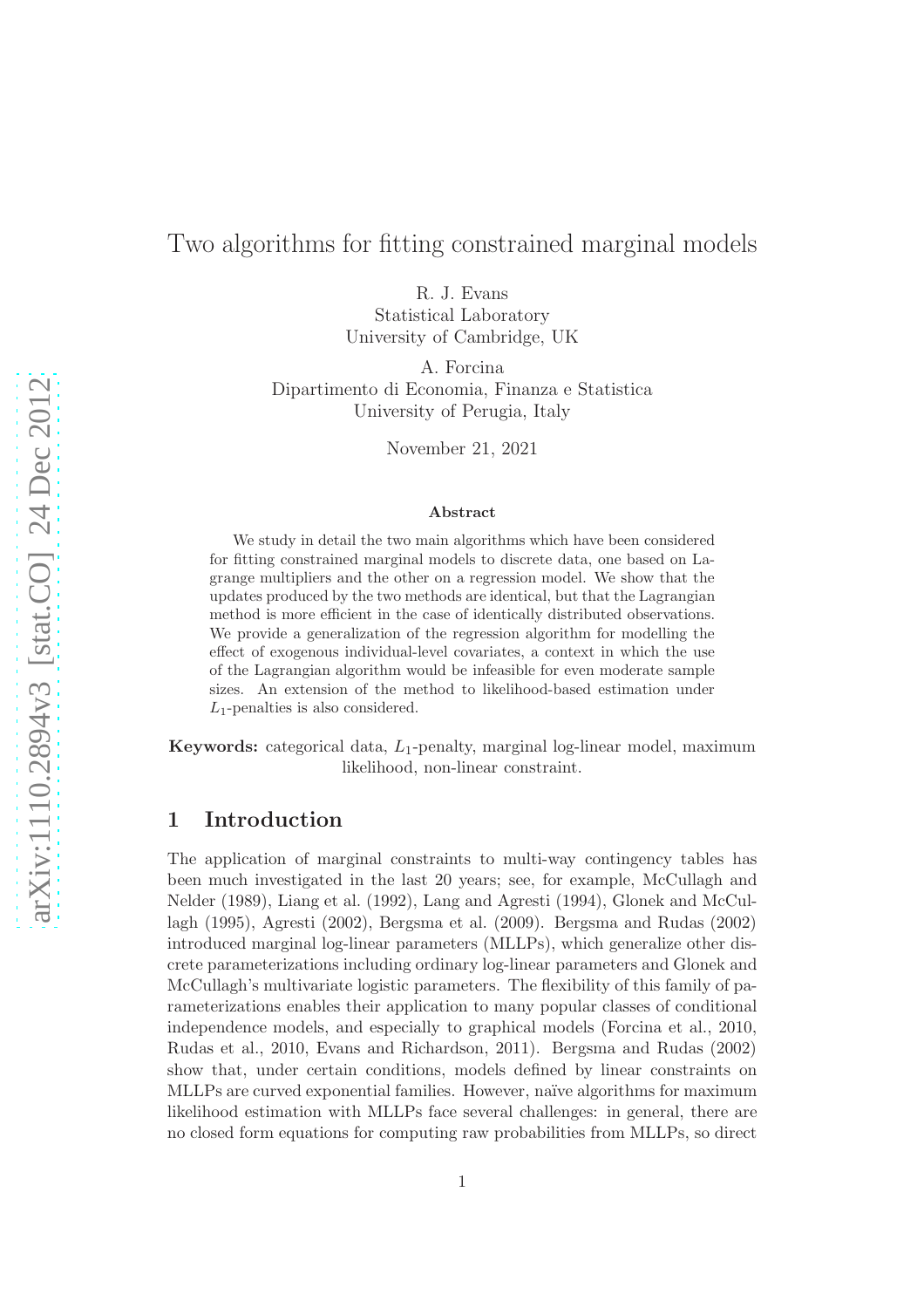evaluation of the log-likelihood can be time consuming; in addition, MLLPs are not necessarily variation independent and, as noted by Bartolucci et al. (2007), ordinary Newton-Raphson or Fisher scoring methods may become stuck by producing updated estimates which are incompatible.

Lang (1996) and Bergsma (1997), amongst others, have tried to adapt a general algorithm introduced by Aitchison and Silvey (1958) for constrained maximum likelihood estimation to the context of marginal models. In this paper we provide an explicit formulation of Aitchison and Silvey's algorithm, and show that an alternative method due to Colombi and Forcina (2001) is equivalent; we term this second approach the *regression algorithm*. Though the regression algorithm is less efficient, we show that it can be extended to deal with individuallevel covariates, a context in which Aitchison and Silvey's approach is infeasible, unless the sample size is very small. A variation of these algorithms, which can be used to fit marginal log-linear models under  $L_1$ -penalties, and therefore perform automatic model selection, is also given.

Section 2 reviews marginal log-linear models and their basic properties, while in Section 3 we formulate the two algorithms, show that they are equivalent and discuss their properties. In Section 4 we derive an extension of the regression algorithm which can incorporate the effect of individual-level covariates. Finally Section 5 considers similar methods for  $L_1$ -constrained estimation.

### 2 Notations and preliminary results

Let  $X_j$ ,  $j = 1, \ldots, d$  be categorical random variables taking values in  $\{1, \ldots, c_i\}$ . The joint distribution of  $X_1, \ldots, X_d$  is determined by the vector of joint probabilities  $\pi$  of dimension  $t = \prod_1^d c_j$ , whose entries correspond to cell probabilities, and are assumed to be strictly positive; we take the entries of  $\pi$  to be in lexographic order. Further, let  $y$  denote the vector of cell frequencies with entries arranged in the same order as  $\pi$ . We write the multinomial log-likelihood in terms of the canonical parameters as

$$
l(\boldsymbol{\theta}) = \boldsymbol{y}'\boldsymbol{G}\boldsymbol{\theta} - n\log[\boldsymbol{1}_t'\exp(\boldsymbol{G}\boldsymbol{\theta})]
$$

(see, for example, Bartolucci et al., 2007, p. 699); here *n* is the sample size,  $\mathbf{1}_t$ a vector of length t whose entries are all 1, and G a t  $\times$  (t - 1) full rank design matrix which determines the log-linear parameterization. The mapping between the canonical parameters and the joint probabilities may be expressed as

$$
\log(\pi) = G\theta - \mathbf{1}_t \log[\mathbf{1}'_t \exp(G\theta)] \quad \Leftrightarrow \quad \theta = L \log(\pi),
$$

where L is a  $(t-1) \times t$  matrix of row contrasts and  $LG = I_{t-1}$ .

The score vector,  $s$ , and the expected information matrix,  $\vec{F}$ , with respect to  $\theta$  take the form

$$
s = G'(y - n\pi) \quad \text{and} \quad F = nG'\Omega G;
$$

here  $\Omega = \text{diag}(\pi) - \pi \pi'$ .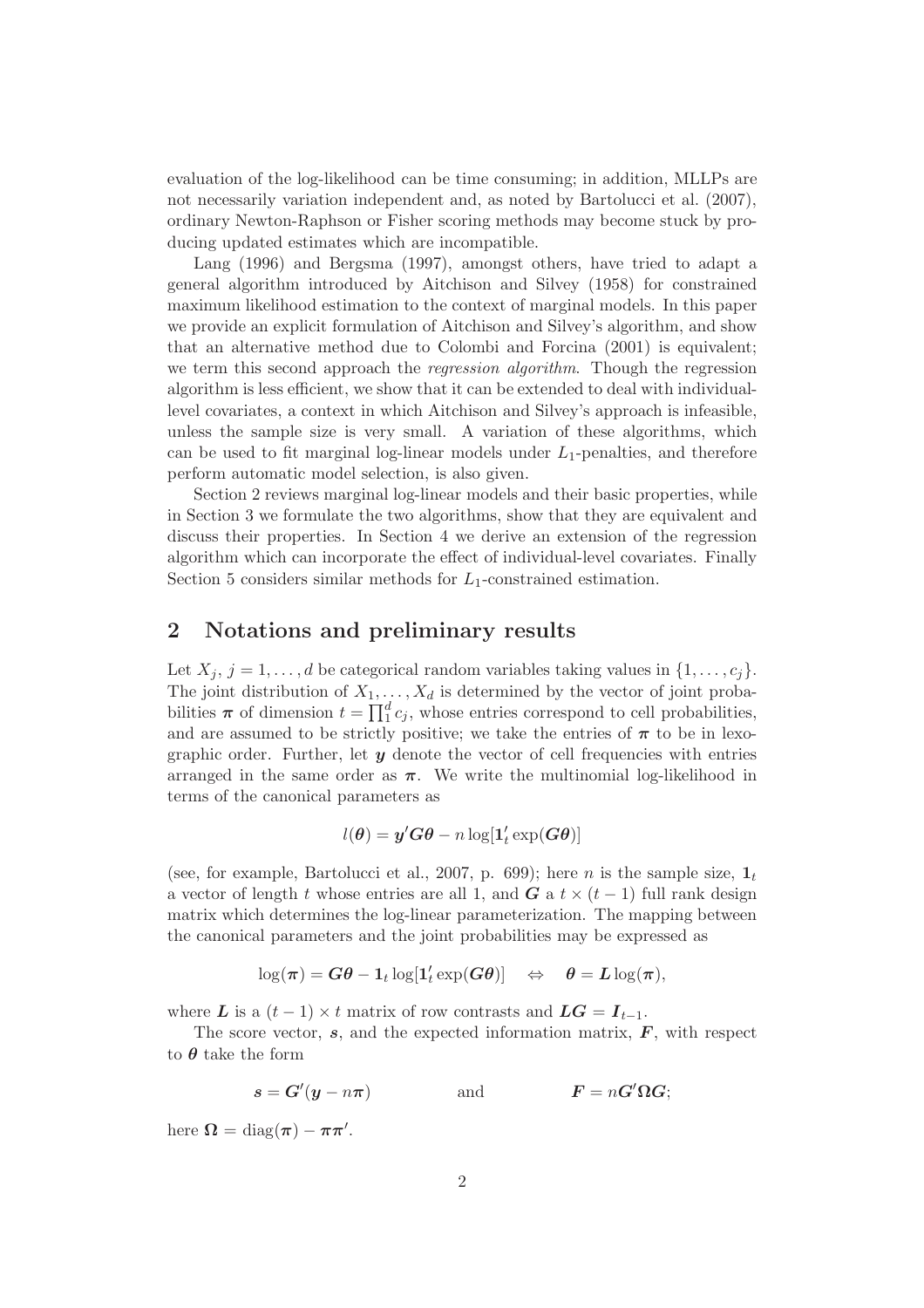#### 2.1 Marginal log-linear parameters

Marginal log-linear parameters (MLLPs) enable the simultaneous modelling of several marginal distributions (see, for example, Bergsma et al., 2009, Chapters 2 and 4) and the specification of suitable conditional independencies within marginal distributions of interest (see Evans and Richardson, 2011). In the following let  $\eta$  denote an arbitrary vector of MLLPs; it is well known that this can be written as

$$
\eta = C \log(M\pi),
$$

where  $C$  is a suitable matrix of row contrasts, and  $M$  a matrix of 0's and 1's producing the appropriate margins (see, for example, Bergsma et al., 2009, Section 2.3.4).

Bergsma and Rudas (2002) have shown that if a vector of MLLPs  $\eta$  is *complete* and *hierarchical*, two properties defined below, models determined by linear restrictions on  $\eta$  are curved exponential families, and thus smooth. Like ordinary log-linear parameters, MLLPs may be grouped into interaction terms involving a particular subset of variables; each interaction term must be defined within a margin of which it is a subset.

**Definition 1.** *A vector of MLLPs*  $\eta$  *is called* complete *if every possible interaction is defined in precisely one margin.*

Definition 2. *A vector of MLLPs* η *is called* hierarchical *if there is a nondecreasing ordering of the margins of interest* M1, . . . , M<sup>s</sup> *such that, for each*  $j = 1, \ldots s$ , no interaction term which is a subset of  $M_j$  is defined within a later *margin.*

# 3 Two algorithms for fitting marginal log-linear models

Here we describe the two main algorithms used for fitting models of the kind described above.

#### 3.1 An adaptation of Aitchison and Silvey's algorithm

Aitchison and Silvey (1958) study maximum likelihood estimation under nonlinear constraints in a very general context, showing that, under certain conditions, the maximum likelihood estimates exist and are asymptotically normal; they also outline an algorithm for computing those estimates. Suppose we wish to maximize  $l(\theta)$  subject to  $h(\theta) = 0$ , a set of r non-linear constraints, under the assumption that the second derivative of  $h(\theta)$  exists and is bounded. Aitchison and Silvey consider stationary points of the function  $l(\theta) + h(\theta)^{\prime} \lambda$ , where  $\lambda$  is a vector of Lagrange multipliers; this leads to the system of equations

$$
s(\hat{\theta}) + H(\hat{\theta})\hat{\lambda} = 0
$$
  
 
$$
h(\hat{\theta}) = 0,
$$
 (1)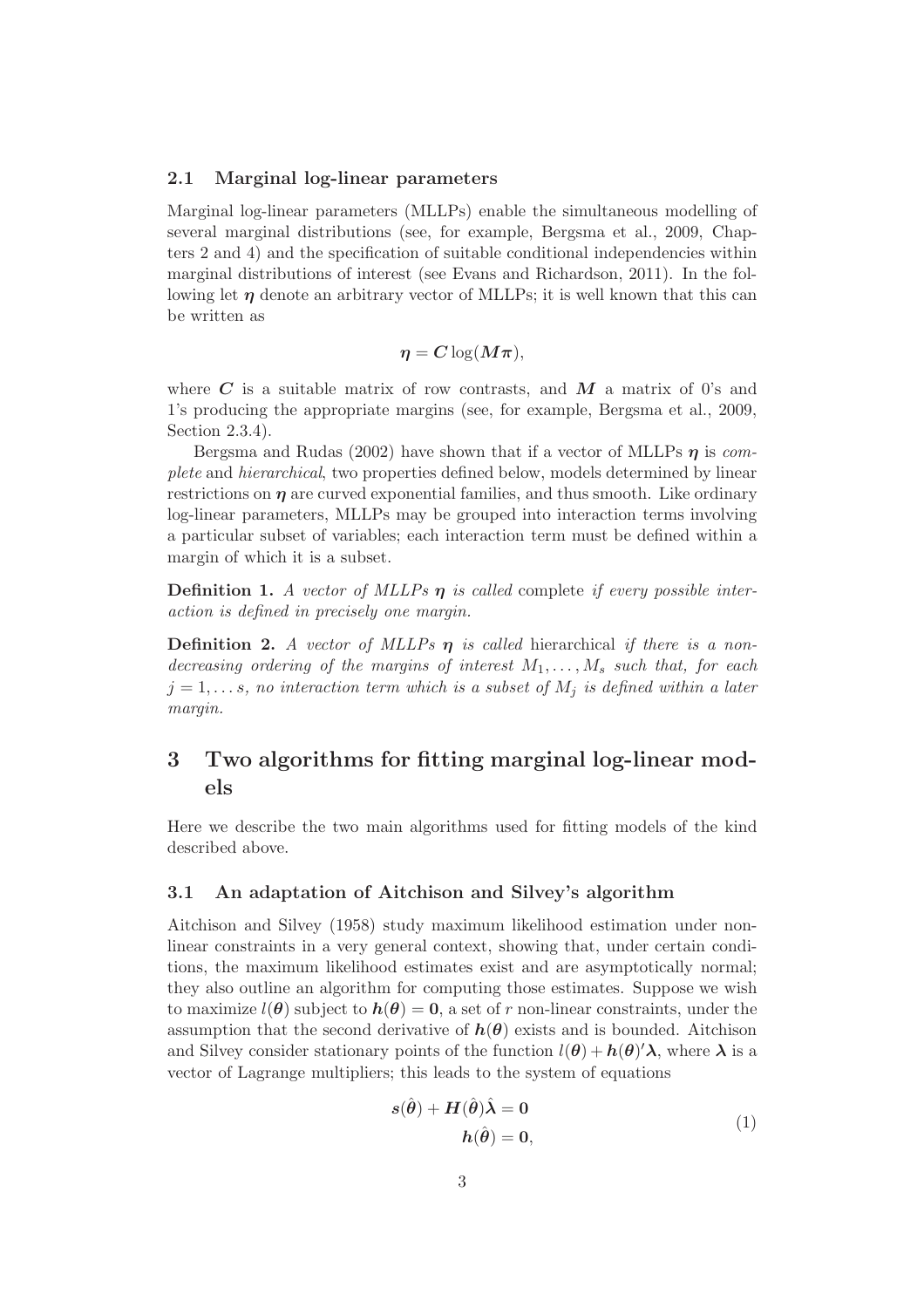where  $\hat{\boldsymbol{\theta}}$  is the ML estimate and  $\boldsymbol{H}$  the derivative of  $\boldsymbol{h}'$  with respect to  $\boldsymbol{\theta}$ . Since these are non-linear equations, they suggest an iterative algorithm which proceeds as follows: suppose that at the current iteration we have  $\theta_0$ , a value reasonably close to  $\hat{\theta}$ . Replace s and h with first order approximations around  $\theta_0$ ; in addition replace  $H(\theta)$  with  $H(\theta_0)$  and the second derivative of the log-likelihood with  $-F$ , minus the expected information matrix. The resulting equations, after rearrangement, may be written in matrix form as

$$
\left(\begin{array}{cc} \hat{\theta}-\theta_0 \\ \hat{\lambda} \end{array}\right)=\left(\begin{array}{cc} F_0 & -H_0 \\ -H_0' & 0 \end{array}\right)^{-1}\left(\begin{array}{c} s_0 \\ h_0 \end{array}\right),
$$

where  $s_0$ ,  $\mathbf{F}_0$ ,  $\mathbf{H}_0$  and so on denote the corresponding quantities evaluated at  $\theta_0$ . To compute a solution, Aitchison and Silvey (1958) exploit the structure of the partitioned matrix, while Bergsma (1997) solves explicitly for  $\theta$  by substitution; in both cases, if we are uninterested in the Lagrange multipliers, we get the updating equation

$$
\hat{\boldsymbol{\theta}} = \boldsymbol{\theta}_0 + \boldsymbol{F}_0^{-1} \boldsymbol{s}_0 - \boldsymbol{F}_0^{-1} \boldsymbol{H}_0 (\boldsymbol{H}_0' \boldsymbol{F}_0^{-1} \boldsymbol{H}_0)^{-1} (\boldsymbol{H}_0' \boldsymbol{F}_0^{-1} \boldsymbol{s}_0 + \boldsymbol{h}_0). \tag{2}
$$

As noted by Bergsma (1997), the algorithm does not always converge unless some sort of step length adjustment is introduced.

Linearly constrained marginal models are defined by  $K' \eta = 0$ , where K is a matrix of full column rank  $r \leq t - 1$ . The multinomial likelihood is a regular exponential family, so these models may be fitted using the smooth constraint  $h(\theta) = K'\eta(\theta) = 0$ , which implies that

$$
H' = \frac{\partial h}{\partial \theta'} = \frac{\partial h}{\partial \eta'} \frac{\partial \eta}{\partial \theta'} = K'C \operatorname{diag}(M\pi)^{-1} M \operatorname{diag}(\pi) G.
$$

**Remark 1.** In the equation above we have replaced  $\Omega$  with diag( $\pi$ ) by exploiting *the fact that* η *is a homogeneous function of* π *(see Bergsma et al., 2009, Section 2.3.4). If the constrained model were not smooth then at singular points the Jacobian matrix* R *would not be invertible, implying that* H *is not of full rank and thus violating a crucial assumption in Aitchison and Silvey (1958). It has been shown (Bergsma and Rudas, 2002, Theorem 3) that completeness is a necessary condition for smoothness.*

*Calculation of (2) may be simplified by noting that*  $K'C$  *does not need to be updated; in addition, if we choose, for example,* G *to be the identity matrix of size* t *with the first column removed, an explicit inverse of* F *exists:*

$$
\boldsymbol{F}^{-1} = \left[ n(\text{diag}(\dot{\boldsymbol{\pi}}) - \dot{\boldsymbol{\pi}} \dot{\boldsymbol{\pi}}') \right]^{-1} = n^{-1} \left[ \text{diag}(\dot{\boldsymbol{\pi}})^{-1} + \mathbf{1}_{t-1} \mathbf{1}_{t-1}' / (1 - \mathbf{1}_{t-1}' \dot{\boldsymbol{\pi}}) \right],
$$

*where*  $\dot{\pi}$  *denotes the vector*  $\pi$  *with the first element removed; this expression may be exploited when computing*  $\boldsymbol{F}^{-1}\boldsymbol{H}$ .

#### 3.2 A regression algorithm

By noting that the Aitchison-Silvey algorithm is essentially based on a quadratic approximation of  $l(\theta)$  with a linear approximation of the constraints, Colombi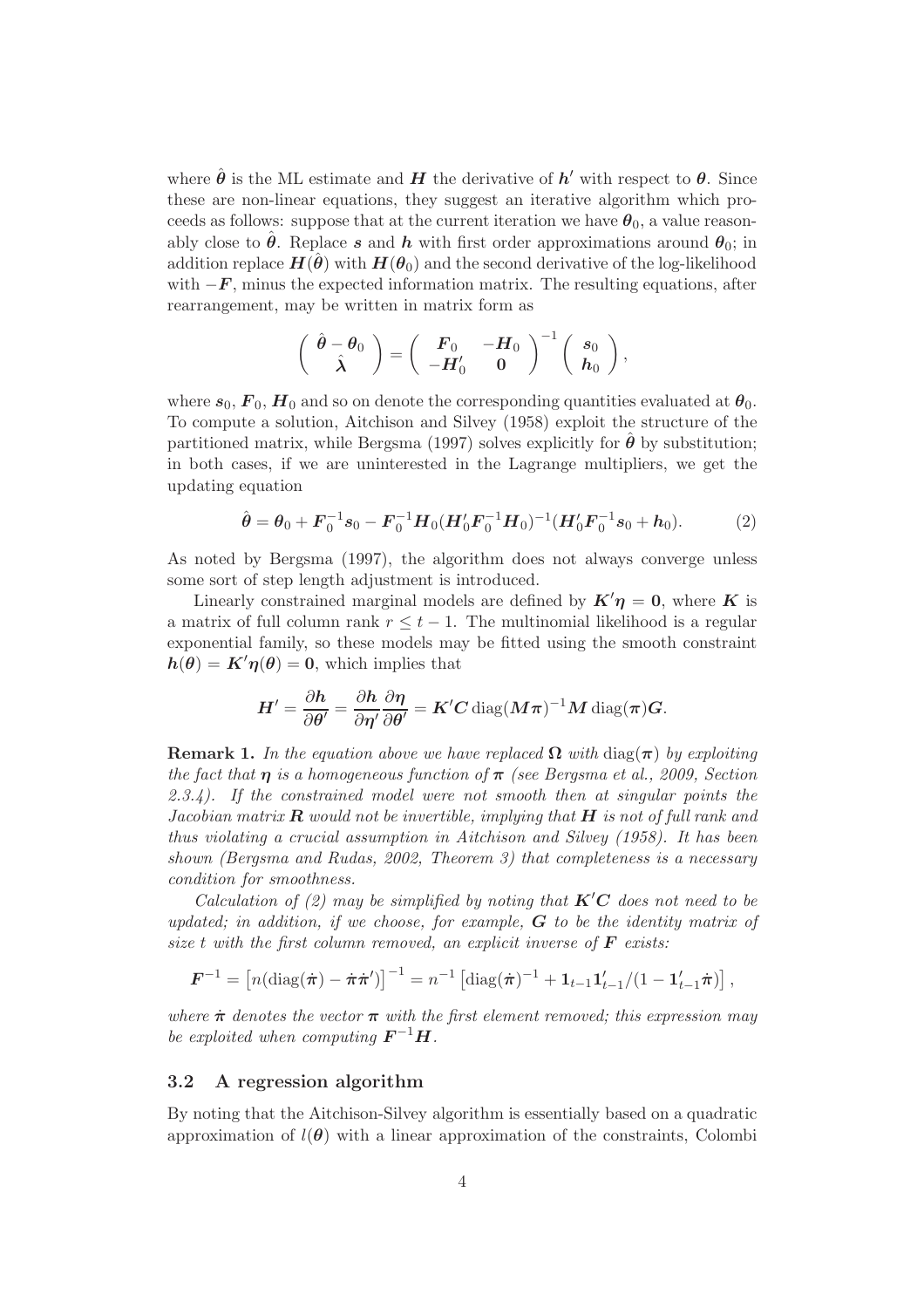and Forcina (2001) designed an algorithm which they believed to be equivalent to the original, though no formal argument was provided; this equivalence is proven in Proposition 1 below. Recall that, by elementary linear algebra, there exists a  $(t-1) \times (t-r-1)$  design matrix X of full column rank such that  $K'X = 0$ , from which it follows that  $\eta = X\beta$  for a vector of  $t - r - 1$  unknown parameters  $\beta$ . Let

$$
\boldsymbol{R} = \frac{\partial \boldsymbol{\theta}}{\partial \boldsymbol{\eta}^\prime} = [\boldsymbol{C} \, \mathrm{diag}(\boldsymbol{M} \boldsymbol{\pi})^{-1} \boldsymbol{M} \, \mathrm{diag}(\boldsymbol{\pi}) \boldsymbol{G}]^{-1},
$$

and  $\bar{s} = R's$ ,  $\bar{F} = R'FR$  respectively denote the score and information relative to  $\eta$ ; then the *regression algorithm* consists of alternating the following steps:

1. update the estimate of  $\beta$  by

$$
\hat{\boldsymbol{\beta}} - \boldsymbol{\beta}_0 = (\boldsymbol{X}' \bar{\boldsymbol{F}}_0 \boldsymbol{X})^{-1} \boldsymbol{X}' (\bar{\boldsymbol{F}}_0 \boldsymbol{\gamma}_0 + \bar{\boldsymbol{s}}_0), \tag{3}
$$

where  $\boldsymbol{\gamma}_0 = \boldsymbol{\eta}_0 - \boldsymbol{X}\boldsymbol{\beta}_0;$ 

2. update  $\theta$  by

$$
\hat{\boldsymbol{\theta}} - \boldsymbol{\theta}_0 = \boldsymbol{R}_0[\boldsymbol{X}(\hat{\boldsymbol{\beta}} - \boldsymbol{\beta}_0) - \boldsymbol{\gamma}_0]. \tag{4}
$$

Proposition 1. *The updating equation in (2) is equivalent to the combined steps given in (3) and (4).*

*Proof.* First, consider matrices  $X$  and  $K$  such that the columns of  $X$  span the orthogonal complement of the space spanned by the columns of  $K$ . Then we claim that for any symmetric and positive definite matrix  $W$ 

$$
W^{-1} - W^{-1}K(K'W^{-1}K)^{-1}K'W^{-1} = X(X'WX)^{-1}X'. \tag{5}
$$

To see this, let  $U = W^{-1/2}K$  and  $V = W^{1/2}X$  and note that  $U'V = K'X = 0$ . then (5) follows from the identity  $U(U'U)^{-1}U' + V(V'V)^{-1}V' = I$ .

Now, recall  $\bar{s} = R's$  and  $\bar{F} = R'FR$ , and note that

$$
\bm{H}'\bm{F}^{-1}\bm{H} = \bm{K}'\bm{R}^{-1}\bm{F}^{-1}(\bm{R}^{-1})'\bm{K} = \bm{K}'\bar{\bm{F}}^{-1}\bm{K};
$$

using this in the updating equation (2) enables us to rewrite it as

$$
\mathbf{R}_0^{-1}(\boldsymbol{\theta} - \boldsymbol{\theta}_0) = [\bar{\boldsymbol{F}}_0^{-1} - \bar{\boldsymbol{F}}_0^{-1} \boldsymbol{K} (\boldsymbol{K}' \bar{\boldsymbol{F}}_0^{-1} \boldsymbol{K})^{-1} \boldsymbol{K}' \bar{\boldsymbol{F}}_0^{-1}] \bar{\boldsymbol{s}}_0 + \n- \bar{\boldsymbol{F}}_0^{-1} \boldsymbol{K} (\boldsymbol{K}' \bar{\boldsymbol{F}}_0^{-1} \boldsymbol{K}) \boldsymbol{K} \bar{\boldsymbol{F}}_0^{-1} \bar{\boldsymbol{F}}_0 \boldsymbol{\eta}_0.
$$
\n(6)

Set  $W = \bar{F}_0$  and note that (5) may be substituted into the first component of (6) and that its equivalent formulation

$$
\bar{F}_0^{-1}K(K'\bar{F}_0^{-1}K)^{-1}K'\bar{F}_0^{-1} = \bar{F}_0^{-1} - X(X'\bar{F}_0X)^{-1}X'
$$

may be substituted into the second component, giving

$$
R_0^{-1}(\theta - \theta_0) = X(X'\bar{F}_0X)^{-1}X'\bar{s}_0 - \eta_0 + X(X'\bar{F}_0X)^{-1}X'\bar{F}_0\eta_0.
$$

This is easily seen to be the same as combining equations (3) and (4).

 $\Box$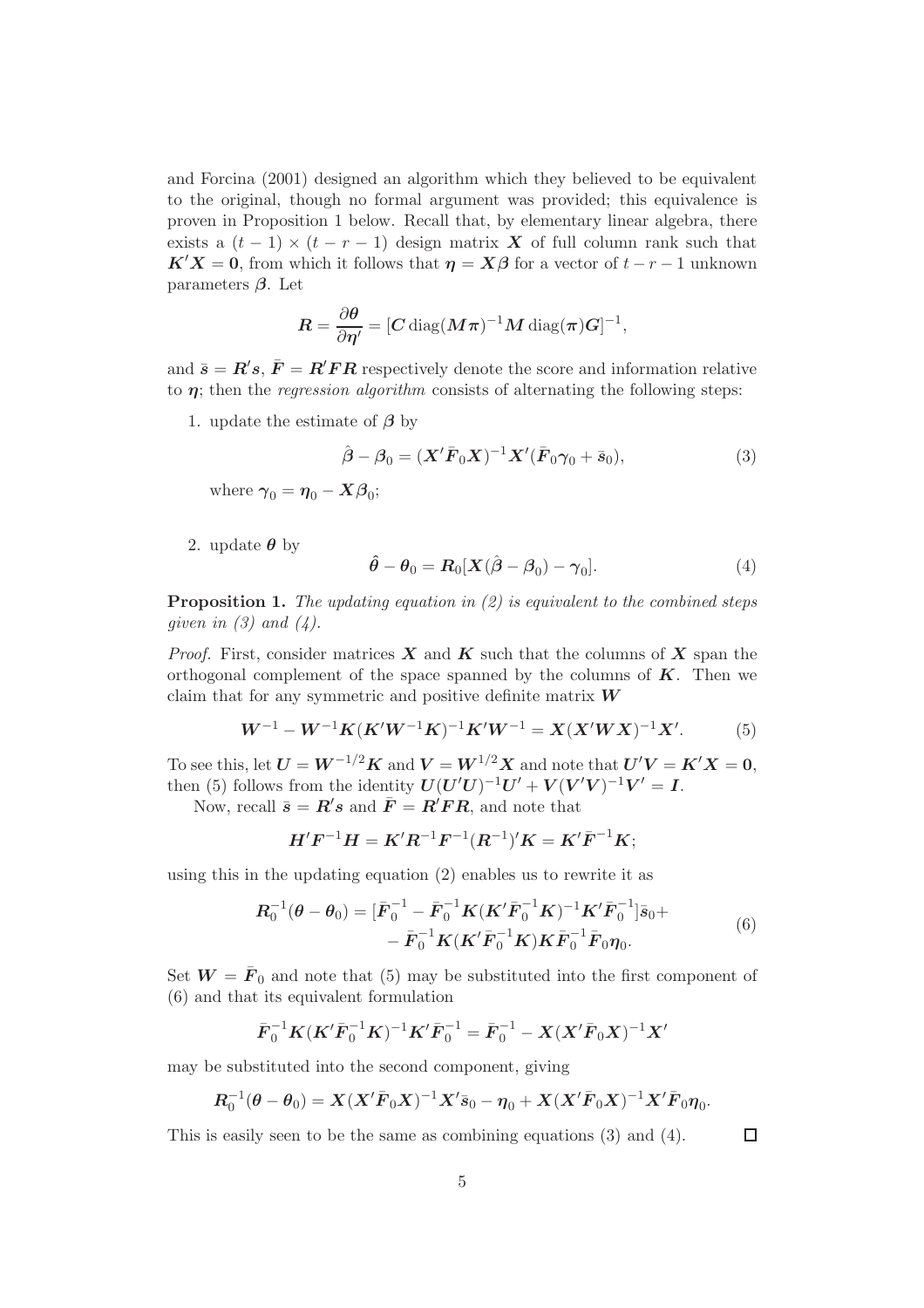Remark 2. *From the form of the updating equations (2), (3) and (4) it is clear that Proposition 1 remains true if identical step length adjustments are applied to the* θ *updates. This does not hold, however, if adjustments are applied to the* β *updates of the regression algorithm.*

#### 3.2.1 Derivation of the regression algorithm

In a neighbourhood of  $\theta_0$ , approximate  $l(\theta)$  by a quadratic function Q having the same information matrix and the same score vector as l at  $\theta_0$ ,

$$
l(\boldsymbol{\theta}) \cong Q(\boldsymbol{\theta}) = -\frac{1}{2}(\boldsymbol{\theta} - \boldsymbol{t}_0)' \boldsymbol{F}_0(\boldsymbol{\theta} - \boldsymbol{t}_0), \text{ where } \boldsymbol{t}_0 = \boldsymbol{\theta}_0 + \boldsymbol{F}_0^{-1} \boldsymbol{s}_0.
$$

Now compute a linear approximation of  $\theta$  with respect to  $\beta$  in a neighbourhood of  $\theta_0$ ,

$$
\boldsymbol{\theta} - \boldsymbol{\theta}_0 \cong \boldsymbol{R}_0 (\boldsymbol{X} \boldsymbol{\beta} - \boldsymbol{\eta}_0); \tag{7}
$$

substituting into the expression for  $Q$  we obtain a quadratic function in  $\beta$ . By adding and subtracting  $R_0 X \beta_0$  and setting  $\delta = \beta - \beta_0$ , we have

$$
Q(\boldsymbol{\beta}) = -\frac{1}{2} [\boldsymbol{R}_0 \boldsymbol{X} \boldsymbol{\delta} - \boldsymbol{R}_0 \boldsymbol{\gamma}_0 - \boldsymbol{F}_0^{-1} \boldsymbol{s}_0]' \boldsymbol{F}_0 [\boldsymbol{R}_0 \boldsymbol{X} \boldsymbol{\delta} - \boldsymbol{R}_0 \boldsymbol{\gamma}_0 - \boldsymbol{F}_0^{-1} \boldsymbol{s}_0].
$$

A weighted least square solution of this local maximization problem gives (3); substitution into (7) gives (4).

Remark 3. *The choice of* X *is somewhat arbitrary because the design matrix* XA*, where* A *is any non-singular matrix, implements the same set of constraints as* X*. In many cases an obvious choice for* X *is provided by the context; otherwise, if we are not interested in the interpretation of* β*, any numerical complement of* K *will do.*

#### 3.3 Comparison of the two algorithms

Since the matrices C and M have dimensions  $(t-1) \times u$  and  $u \times t$  respectively, where the value of  $u \geq t$  depends upon the particular parametrization, the hardest step in the Aitchson-Silvey's algorithm is  $(K'C)$  diag $(M\pi)^{-1}M$  whose computational complexity is  $O(rut)$ . In contrast, the hardest step in the regression algorithm is the computation of  $\mathbf{R}$ , which has computational complexity  $O(ut^2 + t^3)$ , making this procedure clearly less efficient. However, the regression algorithm can be extended to models with individual covariates, a context in which it is usually much faster than a straightforward extension of the ordinary algorithm; see Section 4.

Note that because step adjustments, if used, are not made on the same scale, each algorithm may take a slightly different number of steps to converge.

#### 3.4 Properties of the algorithms

Detailed conditions for the asymptotic existence of the maximum likelihood estimates of constrained models are given by Aitchison and Silvey (1958); see also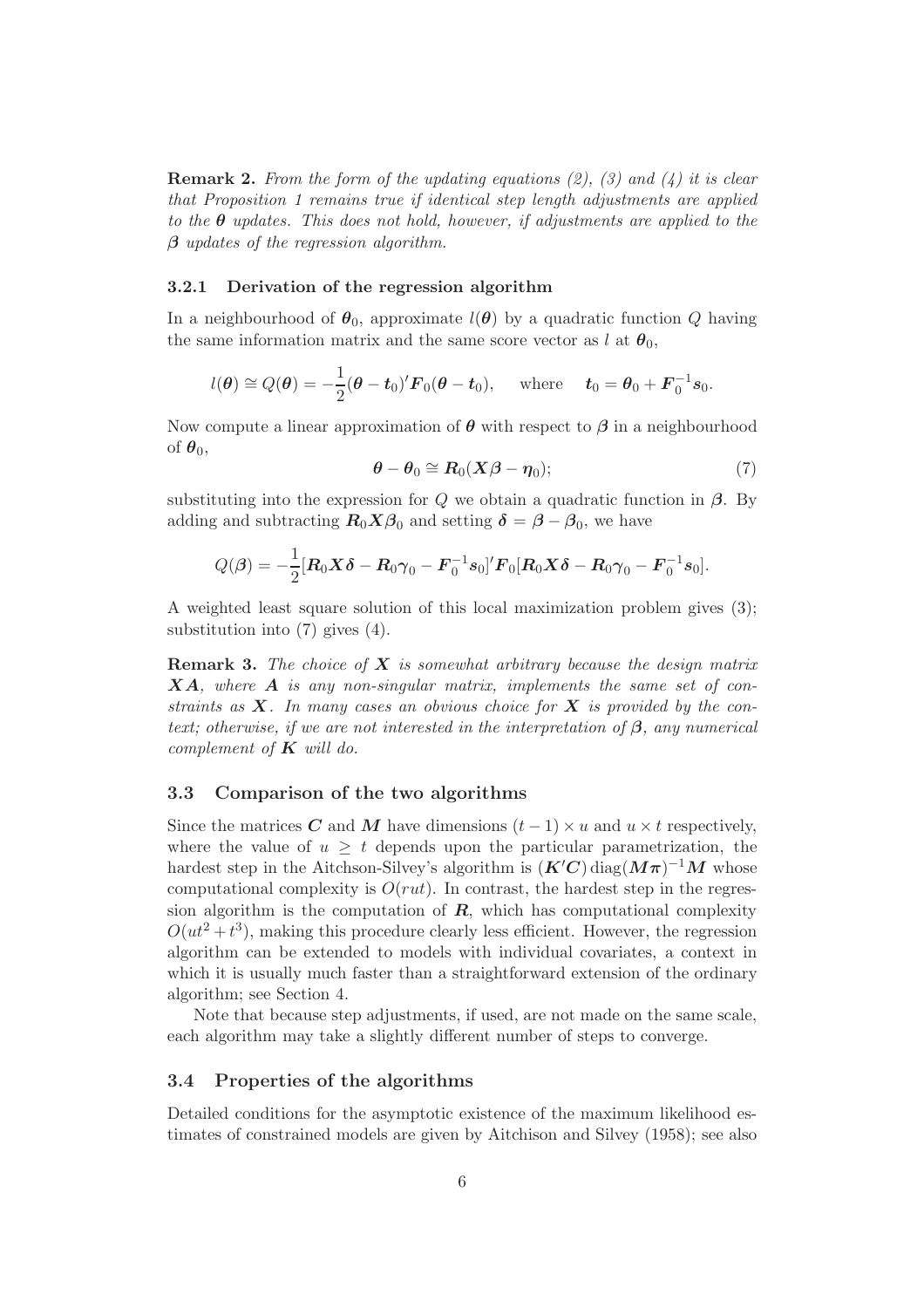Bergsma and Rudas (2002), Theorem 8. Much less is known about existence for finite sample sizes where estimates might fail to exist because of observed zeros. In this case, some elements of  $\hat{\pi}$  may converge to **0**, leading the Jacobian matrix **R** to become ill-conditioned and making the algorithm unstable.

Concerning the convergence properties of their algorithm, Aitchison and Silvey (1958, p. 827) noted only that it could be seen as a modified Newton algorithm and that similar modifications had been used successfully elsewhere. However, it is clear from the form of the updating equations that, if the algorithms converge to some  $\theta^*$ , then the constraints  $h(\theta^*) = 0$  are satisfied, and  $\theta^*$ is a stationary point of the constrained likelihood. In addition, as a consequence of the Karush-Kuhn-Tucker conditions, if a local maximum of the constrained objective function exists, then it will be a saddle point of the Lagrangian (see, for example, Bertsekas, 1999).

To ensure that the stationary point reached by the algorithm is indeed a local maximum of the original problem, one could look at the eigenvalues of the observed information with respect to  $\beta$ : if these are all strictly positive, then we know that the algorithm has indeed converged to a local maximum. An efficient formula for computing the observed information matrix is given in A. Since the log-likelihood of constrained marginal models is not, in general, concave, it might be advisable to apply the algorithm to a range of starting values, in order to check that the achieved maximum is the global one.

#### 3.5 Extension to more general constraints

Occasionally, one may wish to fit general constraints on marginal probabilities without the need to define a marginal log-linear parameterization; an interesting example is provided by the *relational models* of Klimova et al. (2011). They consider constrained models of the form  $h(\theta) = A \log(M\pi) = 0$ , where A is an arbitrary matrix of full row rank. Redefine

$$
K' = \frac{\partial h}{\partial \theta'} = A \operatorname{diag}(M\pi)^{-1} M \Omega G
$$

and note that, because  $\boldsymbol{A}$  is not a matrix of row contrasts,  $\boldsymbol{h}$  is not homogeneous in  $\pi$ , and thus the simplification of  $\Omega$  mentioned in Remark 1 does not apply. If the resulting model is smooth, implying that  $K$  is a matrix of full column rank r everywhere in the parameter space, it can be fitted with the ordinary Aitchison-Silvey algorithm. We now show how the same model can also be fitted by a slight extension of the regression algorithm.

Let  $\theta_0$  be a starting value and  $\bar{K}_0$  be a right inverse of  $K'$  at  $\theta_0$ ; consider a first order expansion of the constraints

$$
\boldsymbol{h}=\boldsymbol{h}_0+\boldsymbol{K}'_0(\boldsymbol{\theta}-\boldsymbol{\theta}_0)=\boldsymbol{K}'_0(\bar{\boldsymbol{K}}_0\boldsymbol{h}_0+\boldsymbol{\theta}-\boldsymbol{\theta}_0)=\boldsymbol{0}
$$

and let  $X_0$  be a matrix that spans the orthogonal complement of  $K_0$ . Then, with the same order of approximation,

$$
\bar{K_0}h_0+\theta-\theta_0=X_0\beta;
$$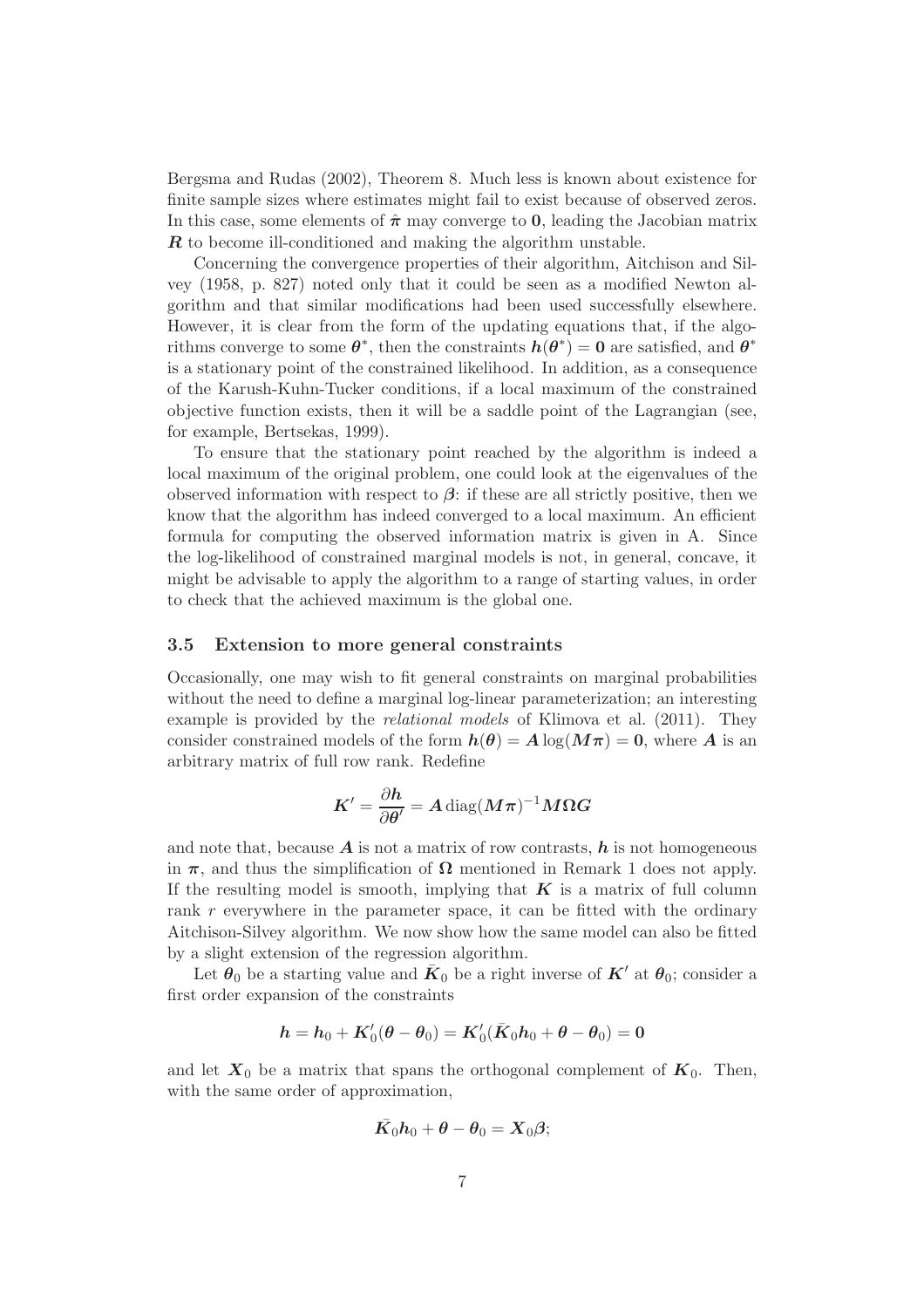by solving the above equation for  $\theta - \theta_0$  and substituting into the quadratic approximation of the log-likelihood, we obtain an updating equation similar to (3):

$$
\hat{\boldsymbol{\beta}} - \boldsymbol{\beta}_0 = (\boldsymbol{X}_0'\boldsymbol{F}_0\boldsymbol{X}_0)^{-1}\boldsymbol{X}_0'[\boldsymbol{s}_0 + \boldsymbol{F}_0(\bar{\boldsymbol{K}_0}\boldsymbol{h}_0 - \boldsymbol{X}_0\boldsymbol{\beta}_0)].
$$

# 4 Modelling the effect of individual-level covariates

When exogenous individual-level covariates are available, it may be of interest to allow the marginal log-linear parameters  $\eta$  to depend upon them as in a linear model:  $\eta_i = C \log(M\pi_i) = X_i \beta$ ; here the matrix  $X_i$  specifies how the nonzero marginal log-linear parameters depend on individual specific information, in addition to structural restrictions such as conditional independencies. Let  $y_i$ ,  $i = 1, \ldots, n$ , be a vector of length t with a 1 in the entry corresponding to the response pattern of the *i*th individual, and all other values 0; define  $y$  to be the vector obtained by stacking the vectors  $y_i$ , one below the other. Alternatively, if the sample size is large and the covariates can take only a limited number of distinct values,  $y_i$  may contain the frequency table of the response variables within the sub-sample of subjects with the *i*th configuration of the covariates; in this case n denotes the number of strata. This arrangement avoids the need to construct a joint contingency table of responses and covariates; in addition the covariate configurations with no observations are simply ignored.

In either case, to implement the Aitchison-Silvey approach, stack the  $X_i$ matrices one below the other into the matrix  $\boldsymbol{X}$ , and let  $\boldsymbol{K}$  span the orthogonal complement of X; as before, we have to fit the set of constraints  $K' \eta = 0$ . However, whilst q, the size of  $\beta$ , does not depend on the number of subjects, H is now of size  $[n(t-1)-q] \times n(t-1)$ , and its computation has complexity  $O(n^3t^2u)$ , where  $u \geq t$  as before; in addition, the inversion of the  $[n(t-1)$  $q \times [n(t-1)-q]$ -matrix  $\boldsymbol{H}'\boldsymbol{F}^{-1}\boldsymbol{H}$  has complexity  $O(n^3t^3)$ . With n moderately large, this approach becomes almost infeasible.

For the regression algorithm, let  $\theta_i$  denote the vector of canonical parameters for the *i*th individual and  $l(\theta_i) = y_i' G \theta_i - \log[1_t']$  $t'_t \exp(\boldsymbol{G}\boldsymbol{\theta}_i) ]$  be the contribution to the log-likelihood. Note that  $\boldsymbol{X}_i$  need not be of full column rank, a property which must instead hold for the matrix  $X$ ; for this reason our assumptions are much weaker than those used by Lang (1996), and allow for more flexible models. Both the quadratic and the linear approximations must be applied at the individual level; thus we set  $\theta_i - \theta_{i0} = R_{i0}(X_i \beta - \eta_{i0})$ , and the log-likelihood becomes

$$
\sum_{i=1}^n l(\theta_i) \cong -\frac{1}{2} \sum_{i=1}^n [\boldsymbol{R}_{i0}(\boldsymbol{X}_i \boldsymbol{\delta} - \boldsymbol{\gamma}_{i0}) - \boldsymbol{F}_{i0}^{-1} \boldsymbol{s}_{i0}]' \boldsymbol{F}_{i0} [\boldsymbol{R}_{i0}(\boldsymbol{X}_i \boldsymbol{\delta} - \boldsymbol{\gamma}_{i0}) - \boldsymbol{F}_{i0}^{-1} \boldsymbol{s}_{i0}],
$$

where  $\gamma_{i0} = \eta_{i0} - X_i \beta_0$ ,  $s_i = G'(y_i - \pi_i)$  and  $F_i = G'\Omega_i G$ . Direct calculations lead to the updating expression

$$
\hat{\boldsymbol{\beta}}-\boldsymbol{\beta}_0=\left(\sum_i \boldsymbol{X}_i'\boldsymbol{W}_i\boldsymbol{X}_i\right)^{-1}\left[\sum \boldsymbol{X}_i'(\boldsymbol{W}_i\boldsymbol{\gamma}_{i0}+\boldsymbol{R}_{i0}'\boldsymbol{s}_{i0})\right],
$$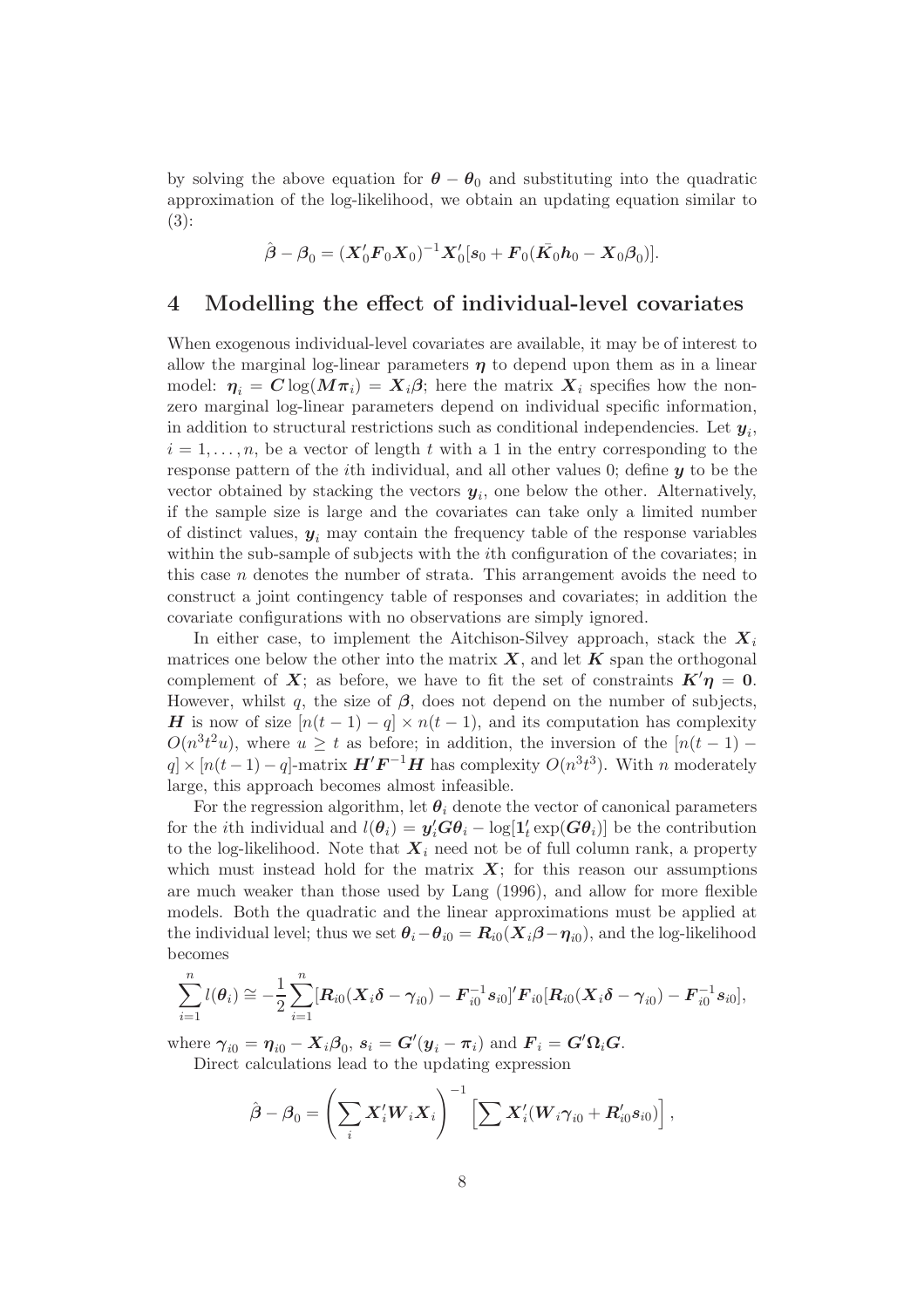where  $W_i = R'_{i0} G' \Omega_{i0} G R_{i0}$ . Thus, the procedure depends upon n only in that we have to sum across subjects, and so the complexity is  $O(n(t^2u+t^3))$ .

As an example of the utility of the method described above, consider the application to social mobility tables in Dardanoni et al. (2012). Social mobility tables are cross classifications of subjects according to their social class (columns) and that of their fathers (rows). The hypothesis of equality of opportunity would imply that the social class of sons is independent of that of their fathers. Mediating covariates may induce positive dependence between the social classes of fathers and sons, leading to the appearance of limited social mobility; to assess this, Dardanoni et al. (2012) fitted a model in which the vector of marginal parameters for each father-son pair was allowed to depend on individual covariates, including the father's age, the results of cognitive and non-cognitive test scores taken by the son at school, and his academic qualifications. The analysis, based on the UK's National Child Development Survey, included 1,942 father-son pairs classified in a  $3 \times 3$  table. All marginal log-linear parameters for the father were allowed to depend on father's age, the only available covariate for fathers; the parameters for the son and the interactions were allowed to depend on all 11 available covariates. The fitted model used 76 parameters.

# 5  $L_1$ -penalized parameters

Evans (2011) shows that, in the context of marginal log-linear parameters, consistent model selection can be performed using the so-called adaptive lasso. Since the adaptive lasso uses  $L_1$ -penalties, we might therefore be interested in relaxing the equality constraints discussed above to a penalization framework, in which we maximize the penalized log-likelihood

$$
\phi(\boldsymbol{\theta}) \equiv l(\boldsymbol{\theta}) - \sum_{j=1}^{t-1} \nu_j |\eta_j(\boldsymbol{\theta})|,
$$

for some vector of penalties  $\nu = (\nu_i) \geq 0$ .

The advantage of penalties of this form is that one can obtain parameter estimates which are exactly zero (Tibshirani, 1996). Setting parameters of the form  $\eta$  to zero corresponds to many interesting submodels, such as those defined by conditional independences, (Forcina et al., 2010, Rudas et al., 2010), we can therefore perform model selection without the need to fit many models separately. For now, assume that no equality constraints hold for  $\eta$ , so we can take X to be the identity, and  $\beta = \eta$ . This gives the quadratic form

$$
Q(\boldsymbol{\eta}) = -\frac{1}{2} [\boldsymbol{R}_0(\boldsymbol{\eta} - \boldsymbol{\eta}_0) - \boldsymbol{F}_0^{-1} \boldsymbol{s}_0]' \boldsymbol{F}_0 [\boldsymbol{R}_0(\boldsymbol{\eta} - \boldsymbol{\eta}_0) - \boldsymbol{F}_0^{-1} \boldsymbol{s}_0]
$$

approximating  $l(\theta)$  as before. Then  $\phi$  is approximated by

$$
\tilde{\phi}(\boldsymbol{\eta}) \equiv -\frac{1}{2} [\boldsymbol{R}_0(\boldsymbol{\eta} - \boldsymbol{\eta}_0) - \boldsymbol{F}_0^{-1} \boldsymbol{s}_0]' \boldsymbol{F}_0 [\boldsymbol{R}_0(\boldsymbol{\eta} - \boldsymbol{\eta}_0) - \boldsymbol{F}_0^{-1} \boldsymbol{s}_0] - \sum_j \nu_j |\eta_j|,
$$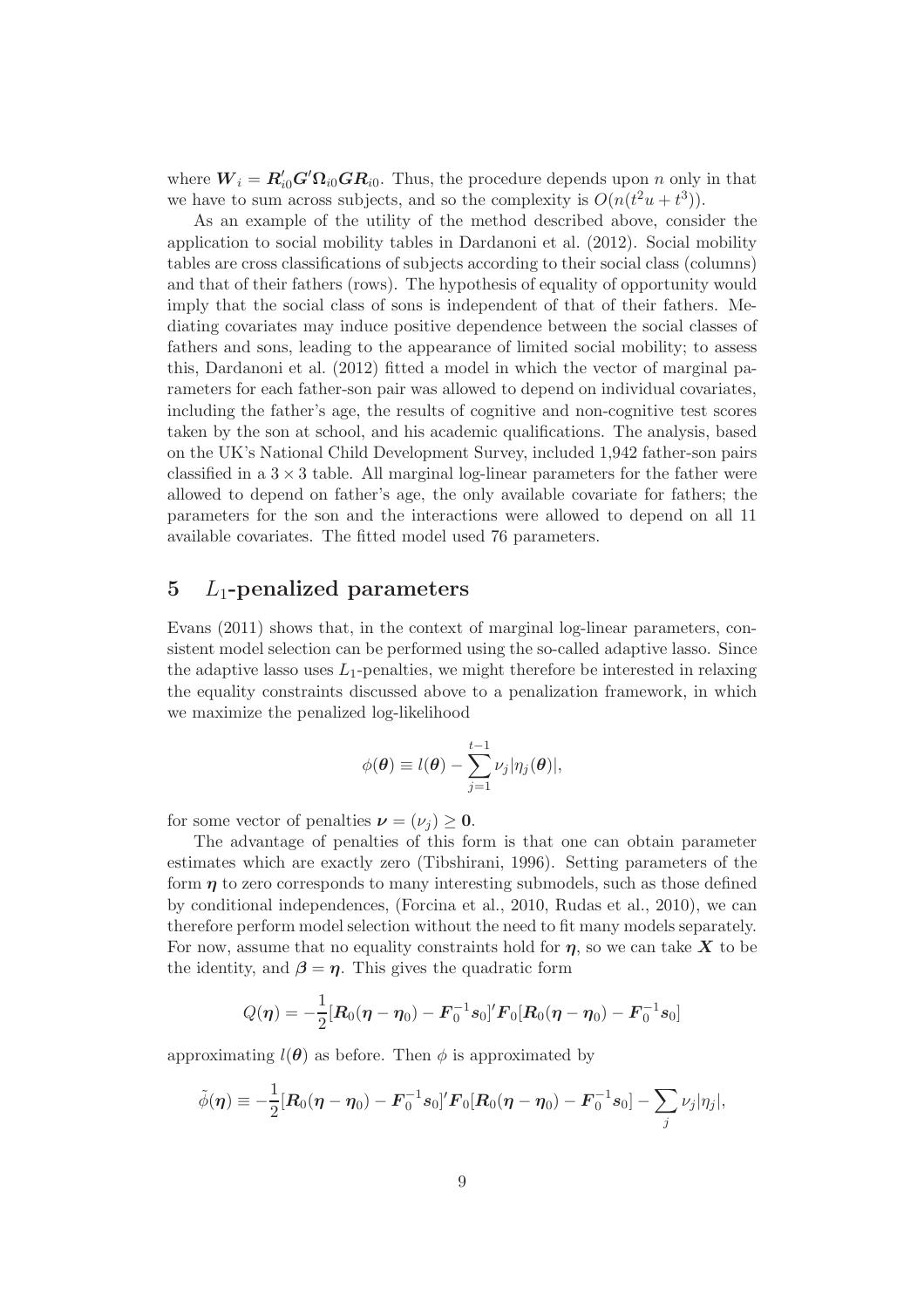and we can attempt to maximize  $\phi$  by repeatedly solving the sub-problem of maximizing  $\phi$ . Now, because the quadratic form  $Q(\eta)$  is concave and differentiable, and the absolute value function  $|\cdot|$  is concave, coordinate-wise ascent is guaranteed to find a local maximum of  $\phi$  (Tseng, 2001). Coordinate-wise ascent cycles through  $j = 1, 2, \ldots, t - 1$ , at each step minimizing

$$
-\frac{1}{2}[\boldsymbol{R}_0(\boldsymbol{\eta}-\boldsymbol{\eta}_0)-\boldsymbol{F}_0^{-1}\boldsymbol{s}_0]'\boldsymbol{F}_0[\boldsymbol{R}_0(\boldsymbol{\eta}-\boldsymbol{\eta}_0)-\boldsymbol{F}_0^{-1}\boldsymbol{s}_0]-\nu_j|\eta_j|
$$

with respect to  $\eta_j$ , with  $\eta_1, \ldots, \eta_{j-1}, \eta_{j+1}, \ldots, \eta_{t-1}$  held fixed. This is solved just by taking

$$
\eta_j = \text{sign}(\check{\eta})(|\check{\eta}| - \nu_j)_+,
$$

where  $a_+ = \max\{a, 0\}$ , and  $\check{\eta}_i$  minimizes Q with respect to  $\eta_i$  (Friedman et al., 2010). This approach to the sub-problem may require a large number of iterations, but it is extremely fast in practice because each step is so simple. If the overall algorithm converges, then by a similar argument to that of Section 3.4, together with the fact that  $\tilde{\phi}$  has the same supergradient as  $\phi$  at  $\eta = \eta_0$ , we see that we must have reached a local maximum of  $\phi$ .

Since penalty selection for the lasso and adaptive lasso is typically performed using computationally intensive procedures such as cross validation, its implementation makes fast algorithms such as the one outlined above essential.

#### Acknowledgements

We thank two anonymous referees, the associate editor, and editor for their suggestions, corrections, and patience.

## A Computation of the observed information matrix

**Lemma 1.** Suppose that **A** is a  $p \times q$  matrix, and that **y**, **b**, **x** and **u** are column *vectors with respective lengths* q*,* p*,* k *and* r*. Then if* A *and* b *are constant,*

$$
\frac{\partial}{\partial x'} \operatorname{diag}(A y) b = \operatorname{diag}(b) A \frac{\partial y}{\partial u'} \frac{\partial u}{\partial x'}.
$$
 (8)

*Proof.*

$$
\frac{\partial}{\partial x'} \operatorname{diag}(Ay)b = \frac{\partial}{\partial u'} \operatorname{diag}(Ay)b \frac{\partial u}{\partial x'}
$$
  
=  $(\operatorname{diag}(Ay_{u1})b, \cdots \operatorname{diag}(Ay_{uh})b) \frac{\partial u}{\partial x'}$   
=  $(\operatorname{diag}(b)Ay_{u1}, \cdots \operatorname{diag}(b)Ay_{uh}) \frac{\partial u}{\partial x'}$   
=  $\operatorname{diag}(b)A \frac{\partial y}{\partial u'} \frac{\partial u}{\partial x'}$ .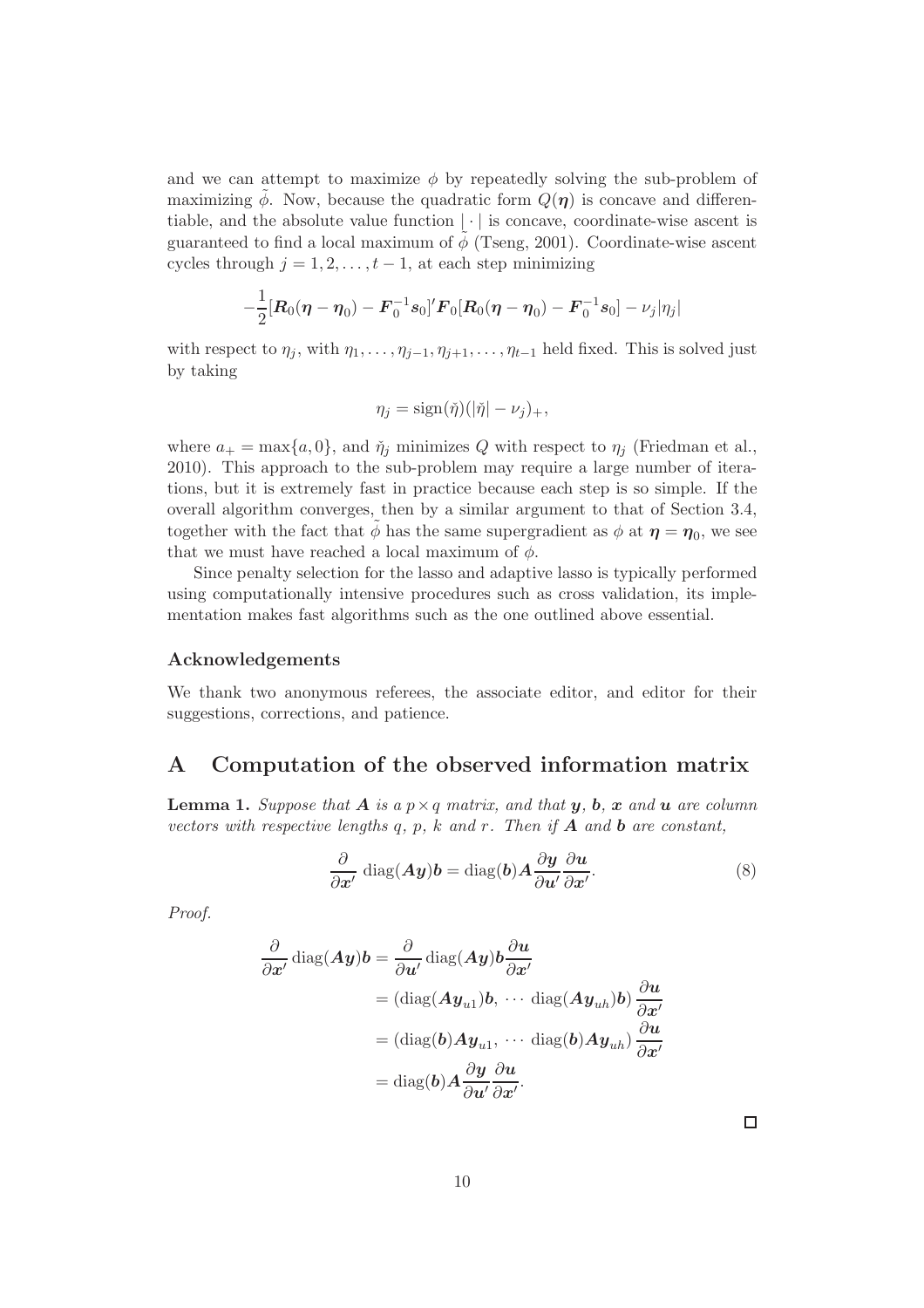The observed information matrix is minus the second derivative of the loglikelihood with respect to  $\beta$ , that is

$$
-\frac{\partial}{\partial \beta'} \left[ \frac{\partial l(\theta)}{\partial \beta} \right] = -\frac{\partial}{\partial \beta'} X' R' G' (y - n\pi) = -\left[ \frac{\partial}{\partial \theta'} X' R' G' (y - n\pi) \right] RX = nX' R' G' \Omega G R X - X' \frac{\partial R'}{\partial \theta'} G' (y - n\pi) RX.
$$

Since s depends on  $\theta$  through both  $(y-n\pi)$  and  $\mathbf{R}$ , the above derivative has two main components, where the one obtained by differentiating  $(y - n\pi)$  is minus the expected information. Using the well known expression for the derivative of an inverse matrix, it only remains to compute

$$
X^{\prime} \frac{\partial R^{\prime}}{\partial \theta^{\prime}} G^{\prime}(y - n\pi) R X = X^{\prime} R^{\prime} \frac{\partial R^{\prime - 1}}{\partial \theta^{\prime}} R^{\prime} G^{\prime}(y - n\pi) R X = A \frac{\partial R^{\prime - 1}}{\partial \theta^{\prime}} b R X
$$

where  $\mathbf{A} = \mathbf{X}'\mathbf{R}'$  and  $\mathbf{b} = \mathbf{R}'\mathbf{G}'(\mathbf{y} - n\pi)$ , giving

$$
= A G' \frac{\partial [\operatorname{diag}(\boldsymbol{\pi}) \boldsymbol{M}' \operatorname{diag}(\boldsymbol{M} \boldsymbol{\pi})^{-1}]}{\partial \boldsymbol{\theta}'} C' \boldsymbol{b} R X.
$$

By two applications of (8), this is

$$
\begin{aligned} &\boldsymbol{A}\boldsymbol{G}^{\prime}\big[\operatorname{diag}(\boldsymbol{M}^{\prime}\operatorname{diag}(\boldsymbol{M}\boldsymbol{\pi})^{-1}\boldsymbol{C}^{\prime}\boldsymbol{b})\\ &\quad-\operatorname{diag}(\boldsymbol{\pi})\boldsymbol{M}^{\prime}\operatorname{diag}(\boldsymbol{C}^{\prime}\boldsymbol{b})\operatorname{diag}(\boldsymbol{M}\boldsymbol{\pi})^{-2}\boldsymbol{M}\big]\boldsymbol{\Omega}\boldsymbol{G}\boldsymbol{R}\boldsymbol{X}.\end{aligned}
$$

## References

- A. Agresti. *Categorical data analysis*. John Wiley and Sons, 2002.
- J. Aitchison and S. D. Silvey. Maximum-likelihood estimation of parameters subject to restraints. *Ann. Math. Stat.*, 29(3):813–828, 1958.
- F. Bartolucci, R. Colombi, and A. Forcina. An extended class of marginal link functions for modelling contingency tables by equality and inequality constraints. *Statist. Sinica*, 17(2):691, 2007.
- W. Bergsma, M. Croon, and J. A. Hagenaars. *Marginal Models: For Dependent, Clustered, and Longitudinal Categorial Data*. Springer Verlag, 2009.
- W. P. Bergsma. *Marginal models for categorical data*. Tilburg University Press, Tilburg, 1997.
- W. P. Bergsma and T. Rudas. Marginal models for categorical data. *Ann. Statist.*, 30(1):140–159, 2002.
- D.P. Bertsekas. *Nonlinear programming*. Athena Scientific, second edition, 1999.